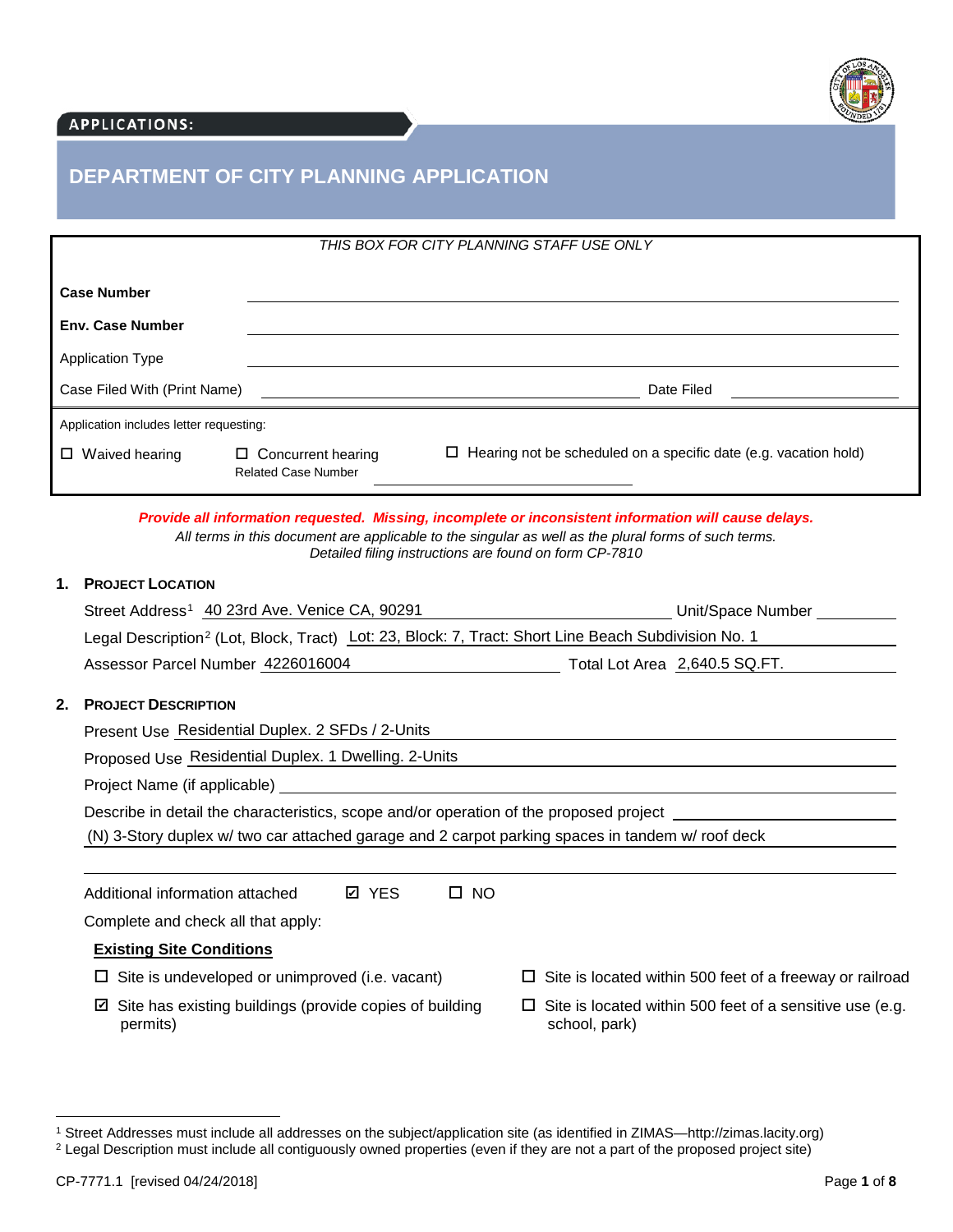| $\Box$ Site is/was developed with use that could release |
|----------------------------------------------------------|
| hazardous materials on soil and/or groundwater (e.g.     |
| dry cleaning, gas station, auto repair, industrial)      |

### **Proposed Project Information**

- (Check all that apply or could apply)
- **Ø** Demolition of existing buildings/structures
- 
- 
- 
- **☑** Grading
- 
- $\Box$  Removal of any street tree  $\Box$  Phased project
- $\square$  Site has special designation (e.g. National Historic Register, Survey LA)
- $\Box$  Removal of protected trees on site or in the public right of way
- $\boxtimes$  New construction: 3,498 square feet
- $\Box$  Relocation of existing buildings/structures  $\Box$  Accessory use (fence, sign, wireless, carport, etc.)
- $\Box$  Interior tenant improvement  $\Box$  Exterior renovation or alteration
- $\Box$  Additions to existing buildings  $\Box$  Change of use and/or hours of operation
	- $\Box$  Haul Route
- $\Box$  Removal of any on-site tree  $\Box$  Uses or structures in public right-of-way
	-

## **Housing Component Information**

| <b>Number of Residential Units:</b>                       |  | Existing 2 - Demolish(ed) <sup>3</sup> 2 + Adding 2 = Total 0 |  |             |  |
|-----------------------------------------------------------|--|---------------------------------------------------------------|--|-------------|--|
| Number of Affordable Units <sup>4</sup>                   |  | Existing $0$ - Demolish(ed) $0$ + Adding $0$ = Total $0$      |  |             |  |
| Number of Market Rate Units                               |  | Existing 2 - Demolish(ed) $2 +$ Adding 2 = Total 2            |  |             |  |
| Mixed Use Projects, Amount of Non-Residential Floor Area: |  |                                                               |  | square feet |  |

## **Public Right-of-Way Information**

| Have you submitted the Planning Case Referral Form to BOE? (required) $\Box$ YES $\boxtimes$ NO |
|-------------------------------------------------------------------------------------------------|
| Is your project required to dedicate land to the public right-of-way? $\Box$ YES $\Box$ NO      |
| If so, what is/are your dedication requirement(s)? The ft.                                      |
| الملمنامين ومومات والممعلوم والمناسوس وروامه ومعاربته والمتاريح المواجها بالمرز الرابي          |

If you have dedication requirements on multiple streets, please indicate:  $\equiv$ 

#### **3. ACTION(S) REQUESTED**

Provide the Los Angeles Municipal Code (LAMC) Section that authorizes the request and (if applicable) the LAMC Section or the Specific Plan/Overlay Section from which relief is sought; follow with a description of the requested action.

Does the project include Multiple Approval Requests per LAMC 12.36?  $\Box$  YES  $\Box$  NO **☑** YES

## **Authorizing Code Section** 12.20.2

### **Code Section from which relief is requested (if any)**:

Action Requested, Narrative: Allow a CDP for the development of new duplex w / attached garage and roof deck

**Authorizing Code Section** 11.5.7C

**Code Section from which relief is requested (if any)**:

**Action Requested, Narrative**: Project Permit Compliance to allow the development of

new duplex w / attached garage and roof deck

Additional Requests Attached **Ø** YES D NO **ØYES** 

<span id="page-1-0"></span><sup>3</sup> Number of units to be demolished and/or which have been demolished within the last five (5) years.

<span id="page-1-1"></span><sup>4</sup> As determined by the Housing and Community Investment Department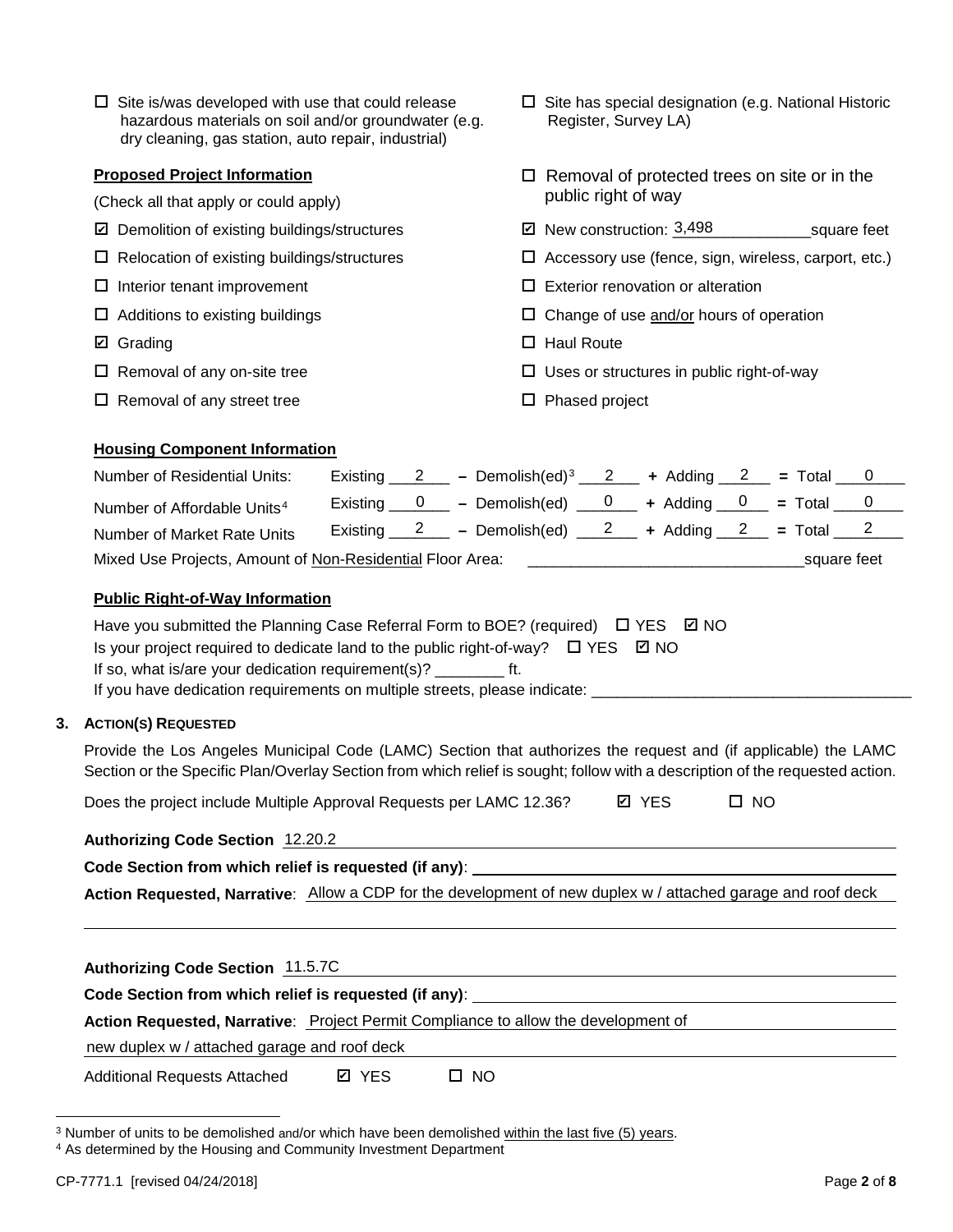## **3. ACTION(S) REQUESTED**

Provide the Los Angeles Municipal Code (LAMC) Section that authorizes the request and (if applicable) the LAMC Section or the Specific Plan/Overlay Section from which relief is sought; follow with a description of the requested action.

| Does the project include Multiple Approval Requests per LAMC 12.36? | Ø YES | $\Box$ NO |
|---------------------------------------------------------------------|-------|-----------|
|---------------------------------------------------------------------|-------|-----------|

# **Authorizing Code Section** 12.28

**Code Section from which relief is requested (if any)**: 12.09.1.B.1

**Action Requested, Narrative**: ZAA for a Front Yard Setback setback of 5'-0" in lieu of the required 15'-0"

| <b>Additional Requests Attached</b> | $\Box$ YES | Ø NO |  |  |  |  |
|-------------------------------------|------------|------|--|--|--|--|

<span id="page-2-0"></span><sup>&</sup>lt;sup>3</sup> Number of units to be demolished and/or which have been demolished within the last five (5) years.

<span id="page-2-1"></span><sup>4</sup> As determined by the Housing and Community Investment Department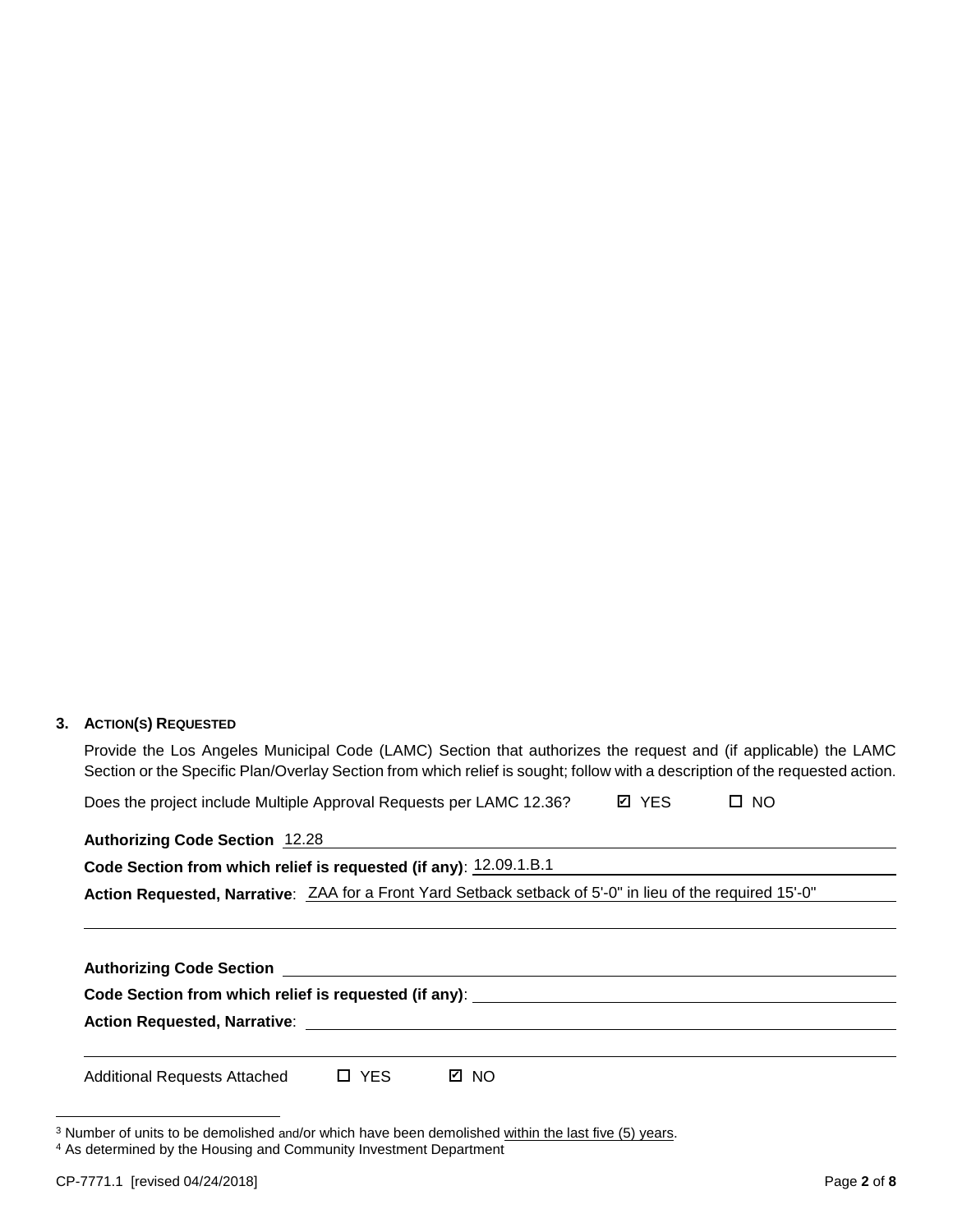#### **4. RELATED DEPARTMENT OF CITY PLANNING CASES**

|                                               | Are there previous or pending cases/decisions/environmental clearances on the project site? $\Box$ YES $\Box$ NO    |  |
|-----------------------------------------------|---------------------------------------------------------------------------------------------------------------------|--|
| If YES, list all case number(s)               |                                                                                                                     |  |
|                                               |                                                                                                                     |  |
|                                               |                                                                                                                     |  |
|                                               | If the application/project is directly related to one of the above cases, list the pertinent case numbers below and |  |
| complete/check all that apply (provide copy). |                                                                                                                     |  |
|                                               |                                                                                                                     |  |
| Case No.                                      | Ordinance No.:                                                                                                      |  |

 $\square$  Condition compliance review  $\square$  Clarification of Q (Qualified) classification

 $\Box$  Modification of conditions  $\Box$  Clarification of D (Development Limitations) classification

 $\Box$  Revision of approved plans  $\Box$  Amendment to T (Tentative) classification

 $\square$  Renewal of entitlement

 $\square$  Plan Approval subsequent to Master Conditional Use

| For purposes of environmental (CEQA) analysis, is there intent to develop a larger project?                                    | $\Box$ YES $\Box$ NO |  |
|--------------------------------------------------------------------------------------------------------------------------------|----------------------|--|
| Have you filed, or is there intent to file, a Subdivision with this project?                                                   | $\Box$ YES $\Box$ NO |  |
| If YES, to either of the above, describe the other parts of the projects or the larger project below, whether or not currently |                      |  |

filed with the City:

### **5. RELATED DOCUMENTS / REFERRALS**

To help assigned staff coordinate with other Departments that may have a role in the proposed project, please provide a copy of any applicable form and reference number if known.

| (a.) Specialized Requirement Form findings attached |  |
|-----------------------------------------------------|--|
|-----------------------------------------------------|--|

| (b)  | Geographic Project Planning Referral Jeff Khau (Venice Specific Plan)                                                                                                                                                          |
|------|--------------------------------------------------------------------------------------------------------------------------------------------------------------------------------------------------------------------------------|
| c.   |                                                                                                                                                                                                                                |
| d.   |                                                                                                                                                                                                                                |
| (e)  | Mello Form (checklist attached)<br>Mello Form (checklist attached)                                                                                                                                                             |
| t.   | Unpermitted Dwelling Unit (UDU) Inter-Agency Referral Form [1942] [2009] [2009] [2009] [2009] [2009] [2009] [2009] [                                                                                                           |
| g.   |                                                                                                                                                                                                                                |
| h.   |                                                                                                                                                                                                                                |
| Τ.   | <b>Expedite Fee Agreement</b><br><u> 1980 - Jan Barbara de Santo de Santo de Santo de Santo de Santo de Santo de Santo de Santo de Santo de Santo </u>                                                                         |
| Ŀ    |                                                                                                                                                                                                                                |
| k.   |                                                                                                                                                                                                                                |
|      |                                                                                                                                                                                                                                |
| (m.) | Building Permits and Certificates of Occupancy see attached                                                                                                                                                                    |
| n.   |                                                                                                                                                                                                                                |
| о.   | Low Impact Development (LID) Referral Form (Storm water Mitigation) _______________________________                                                                                                                            |
| p    | Proof of Filing with the Housing and Community Investment Department Learning Community of Proof of Filing With the Housing and Community Investment Department Learning Community Investment Community Investment Community I |
| q.   | Are there any recorded Covenants, affidavits or easements on this property?<br>$\Box$ YES (provide copy) $\Box$ NO                                                                                                             |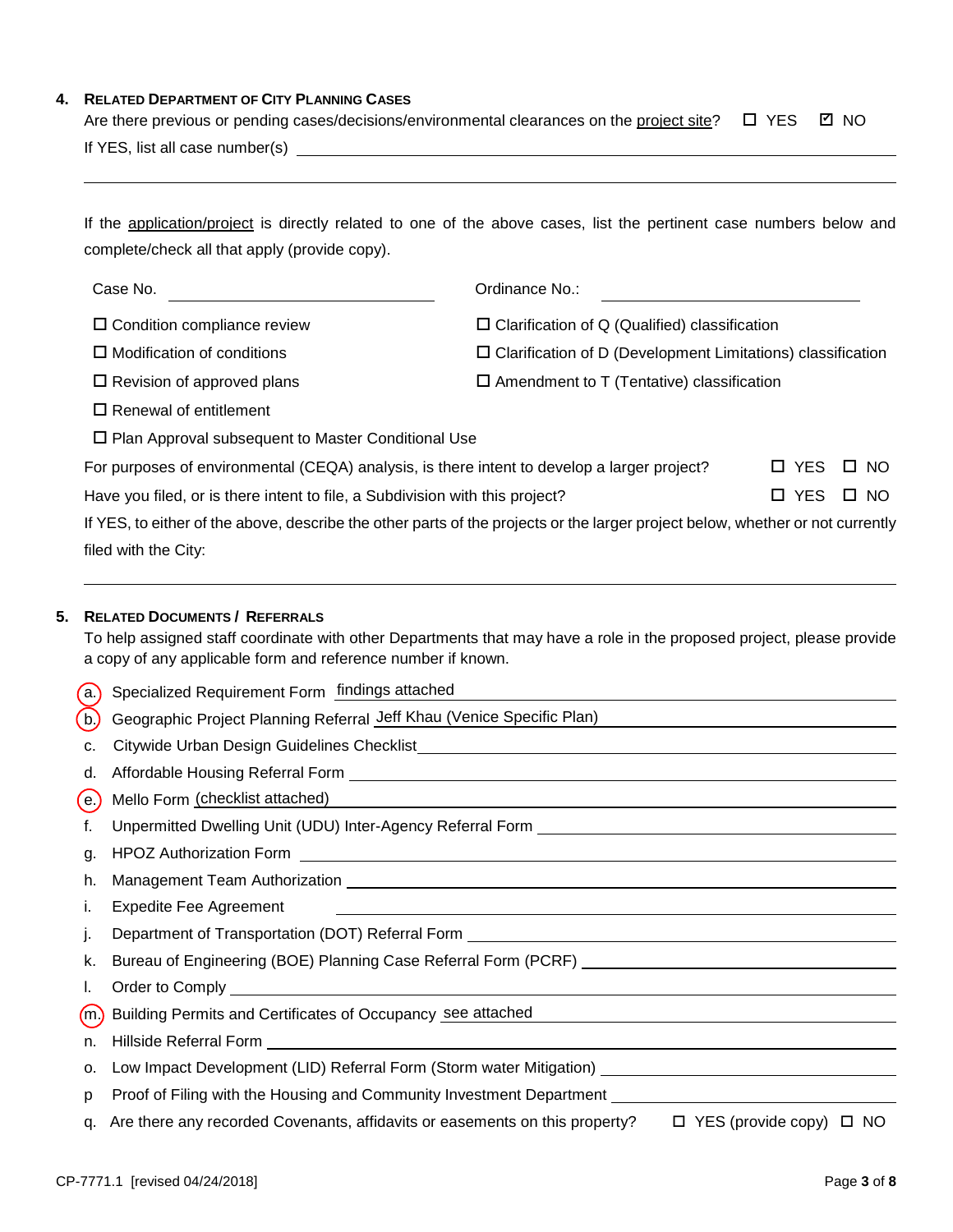**PROJECT TEAM INFORMATION** (Complete all applicable fields)

| Applicant <sup>5</sup> name 40 23rd, LLC                                                                                                                                                                                       |                                                                                                                        |                                                                                                                                                                                                                                  |  |  |  |
|--------------------------------------------------------------------------------------------------------------------------------------------------------------------------------------------------------------------------------|------------------------------------------------------------------------------------------------------------------------|----------------------------------------------------------------------------------------------------------------------------------------------------------------------------------------------------------------------------------|--|--|--|
| Company/Firm Breakform RE                                                                                                                                                                                                      |                                                                                                                        |                                                                                                                                                                                                                                  |  |  |  |
| 109 Eucalyptus Dr.<br>Address:                                                                                                                                                                                                 |                                                                                                                        | Latitude of the Unit/Space Number Community of the Unit of Space Number Community of the Unit of Space Number                                                                                                                    |  |  |  |
| City                                                                                                                                                                                                                           |                                                                                                                        | El Segundo <b>El Segundo El Segundo El Segundo de El Segundo de Salacea el Segundo de Salacea el Salacea el Salacea el Salacea el Salacea el Salacea el Salacea el Salacea el Salacea el Salacea el Salacea el Salacea el Sa</b> |  |  |  |
| Telephone (310) 881-9509 example E-mail: murad@breakformre.com                                                                                                                                                                 |                                                                                                                        |                                                                                                                                                                                                                                  |  |  |  |
| Are you in escrow to purchase the subject property?                                                                                                                                                                            | $\Box$ YES                                                                                                             | <b>Ø</b> NO                                                                                                                                                                                                                      |  |  |  |
| <b>Property Owner of Record</b>                                                                                                                                                                                                | <b>Ø</b> Same as applicant                                                                                             | $\Box$ Different from applicant                                                                                                                                                                                                  |  |  |  |
|                                                                                                                                                                                                                                |                                                                                                                        |                                                                                                                                                                                                                                  |  |  |  |
| Address                                                                                                                                                                                                                        |                                                                                                                        | er and the control of the control of the control of the control of the control of the control of the control o                                                                                                                   |  |  |  |
| City                                                                                                                                                                                                                           |                                                                                                                        |                                                                                                                                                                                                                                  |  |  |  |
|                                                                                                                                                                                                                                |                                                                                                                        |                                                                                                                                                                                                                                  |  |  |  |
|                                                                                                                                                                                                                                |                                                                                                                        |                                                                                                                                                                                                                                  |  |  |  |
| <b>Agent/Representative name Miles Hass</b>                                                                                                                                                                                    |                                                                                                                        |                                                                                                                                                                                                                                  |  |  |  |
| Company/Firm Breakform Design                                                                                                                                                                                                  | <u> 1989 - Johann Stoff, deutscher Stoffen und der Stoffen und der Stoffen und der Stoffen und der Stoffen und der</u> |                                                                                                                                                                                                                                  |  |  |  |
| Address: 109 Eucalyptus Dr. 2008 Contract Description Contract Description Contract Description Description De                                                                                                                 |                                                                                                                        |                                                                                                                                                                                                                                  |  |  |  |
| City                                                                                                                                                                                                                           |                                                                                                                        | El Segundo <b>El Segundo</b> estate contrar el state CA el estate de Zip: 90245                                                                                                                                                  |  |  |  |
| Telephone (310) 322-3700 E-mail: miles@breakformdesign.com                                                                                                                                                                     |                                                                                                                        |                                                                                                                                                                                                                                  |  |  |  |
| Other (Specify Architect, Engineer, CEQA Consultant etc.) [2012] [2012] [2012] [2012] [2012] [2012] [2012] [2012] [2012] [2012] [2012] [2012] [2012] [2012] [2012] [2012] [2012] [2012] [2012] [2012] [2012] [2012] [2012] [20 |                                                                                                                        |                                                                                                                                                                                                                                  |  |  |  |
| Name and the contract of the contract of the contract of the contract of the contract of the contract of the contract of the contract of the contract of the contract of the contract of the contract of the contract of the c |                                                                                                                        |                                                                                                                                                                                                                                  |  |  |  |
|                                                                                                                                                                                                                                |                                                                                                                        |                                                                                                                                                                                                                                  |  |  |  |
| Address:                                                                                                                                                                                                                       |                                                                                                                        |                                                                                                                                                                                                                                  |  |  |  |
| City                                                                                                                                                                                                                           |                                                                                                                        |                                                                                                                                                                                                                                  |  |  |  |
|                                                                                                                                                                                                                                |                                                                                                                        |                                                                                                                                                                                                                                  |  |  |  |
| <b>Primary Contact for Project Information</b><br>$\Box$ Owner<br>$\Box$ Applicant                                                                                                                                             |                                                                                                                        |                                                                                                                                                                                                                                  |  |  |  |
| (select only one)                                                                                                                                                                                                              | ■ Agent/Representative                                                                                                 | $\Box$ Other                                                                                                                                                                                                                     |  |  |  |
|                                                                                                                                                                                                                                |                                                                                                                        |                                                                                                                                                                                                                                  |  |  |  |

To ensure notification of any public hearing as well as decisions on the project, make sure to include an individual mailing label for each member of the project team in both the Property Owners List, and the Abutting Property Owners List.

<span id="page-4-0"></span><sup>5</sup> An applicant is a person with a lasting interest in the completed project such as the property owner or a lessee/user of a project. An applicant is not someone filing the case on behalf of a client (i.e. usually not the agent/representative).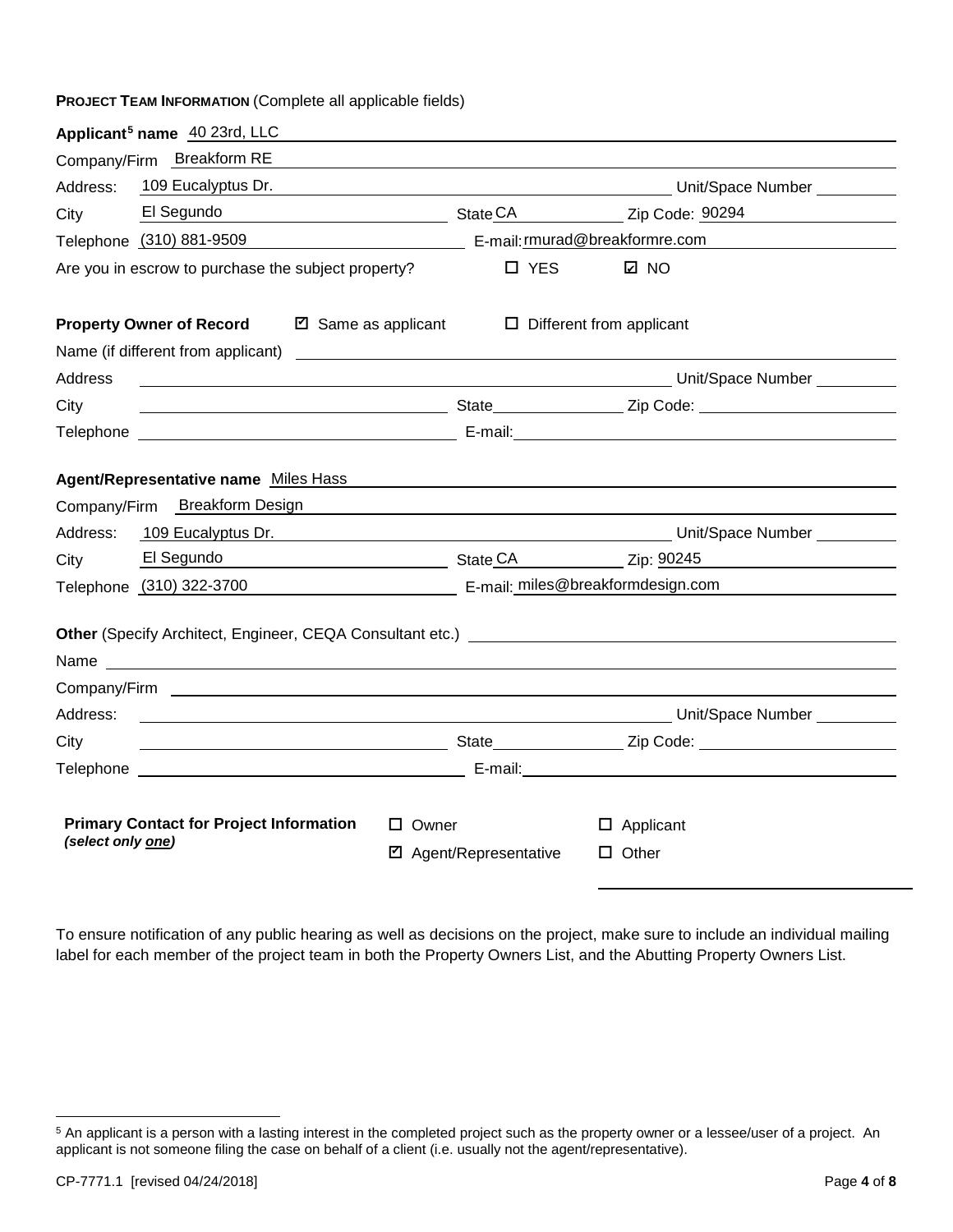- 7. PROPERTY OWNER AFFIDAVIT. Before the application can be accepted, the owner of each property involved must provide a notarized signature to verify the application is being filed with their knowledge. Staff will confirm ownership based on the records of the City Engineer or County Assessor. In the case of partnerships, corporations, LLCs or trusts the agent for service of process or an officer of the ownership entity so authorized may sign as stipulated below.
	- Ownership Disclosure. If the property is owned by a partnership, corporation, LLC or trust, a disclosure  $\mathbf{u}$ identifying the agent for service or process or an officer of the ownership entity must be submitted. The disclosure must list the names and addresses of the principal owners (25% interest or greater). The signatory must appear in this list of names. A letter of authorization, as described below, may be submitted provided the signatory of the letter is included in the Ownership Disclosure. Include a copy of the current partnership agreement, corporate articles, or trust document as applicable.
	- Letter of Authorization (LOA). A LOA from a property owner granting someone else permission to sign the application form may be provided if the property is owned by a partnership, corporation, LLC or trust or in rare circumstances when an individual property owner is unable to sign the application form. To be considered for acceptance, the LOA must indicate the name of the person being authorized the file, their relationship to the owner or project, the site address, a general description of the type of application being filed and must also include the language in items A-D below. In the case of partnerships, corporations, LLCs or trusts the LOA must be signed and notarized by the authorized signatory as shown on the Ownership Disclosure or in the case of private ownership by the property owner. Proof of Ownership for the signatory of the LOA must be submitted with said letter.
	- Grant Deed. Provide a Copy of the Grant Deed If the ownership of the property does not match City Records and/or if the application is for a Coastal Development Permit. The Deed must correspond exactly with the ownership listed on the application.
	- Multiple Owners. If the property is owned by more than one individual (e.g. John and Jane Doe or Mary Smith and Mark Jones) notarized signatures are required of all owners.
	- a. I hereby certify that I am the owner of record of the herein previously described property located in the City of Los Angeles which is involved in this application or have been empowered to sign as the owner on behalf of a partnership, corporation, LLC or trust as evidenced by the documents attached hereto.
	- b. I hereby consent to the filing of this application on my property for processing by the Department of City Planning.
	- c. I understand if the application is approved, as a part of the process the City will apply conditions of approval which may be my responsibility to satisfy including, but not limited to, recording the decision and all conditions in the County Deed Records for the property.
	- d. By my signature below, I declare under penalty of perjury under the laws of the State of California that the foregoing statements are true and correct.

Property Owner's signatures must be signed/notarized in the presence of a Notary Public. The City requires an original signature from the property owner with the "wet" notary stamp. A Notary Acknowledgement is available for your convenience on following page.

Signature <u>CONSILIANCED</u><br>Print Name Ridaa Murad<br>Pleak fee difached CURTIFICATE, notary Public Liliga anriage furthyplange **Print Name Ridaa Murad** Signature \_\_\_ Date

**Print Name** Prince the second service of the service of the service of the service of the service of the service of the service of the service of the service of the service of the service of the service of the service of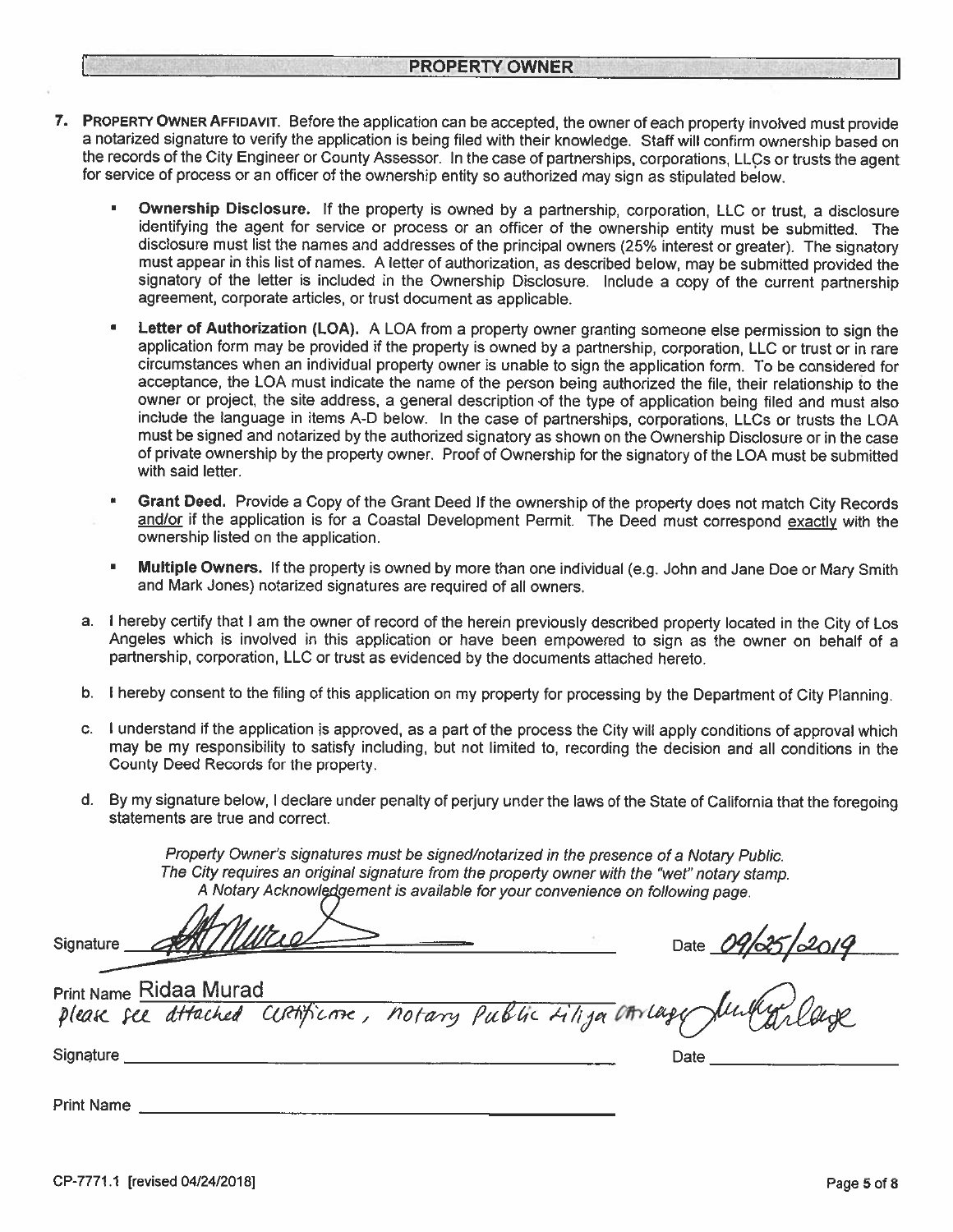#### California All-Purpose Acknowledgement

#### Civil Code ' 1189

A notary public or other officer completing this certificate verifies only the identity of the individual who signed the document, to which this certificate is attached, and not the truthfulness, accuracy, or validity of that document.

State of California

| County of           | Los Anjeles |             |            |  |                                                                          |     |
|---------------------|-------------|-------------|------------|--|--------------------------------------------------------------------------|-----|
| on $80 + 2612019$   |             |             | before me, |  | Lliya Corrage, notary public<br>(Insert Name of Notary Public and Title) |     |
| personally appeared |             | Ridge Murad |            |  |                                                                          | who |

personally appeared  $4.0a$ who proved to me on the basis of satisfactory evidence to be the person(s) whose name(s) is/are subscribed to the within instrument and acknowledged to me that he/she/they executed the same in his/her/their authorized capacity(ies), and that by his/her/their signature(s) on the instrument the person(s), or the entity upon behalf on which the person(s) acted, executed the instrument.

I certify under PENALTY OF PERJURY under the laws of the State of California that the foregoing paragraph is true and correct.

(Seal)

WITNESS my hand and official seal.

Warlage Signature

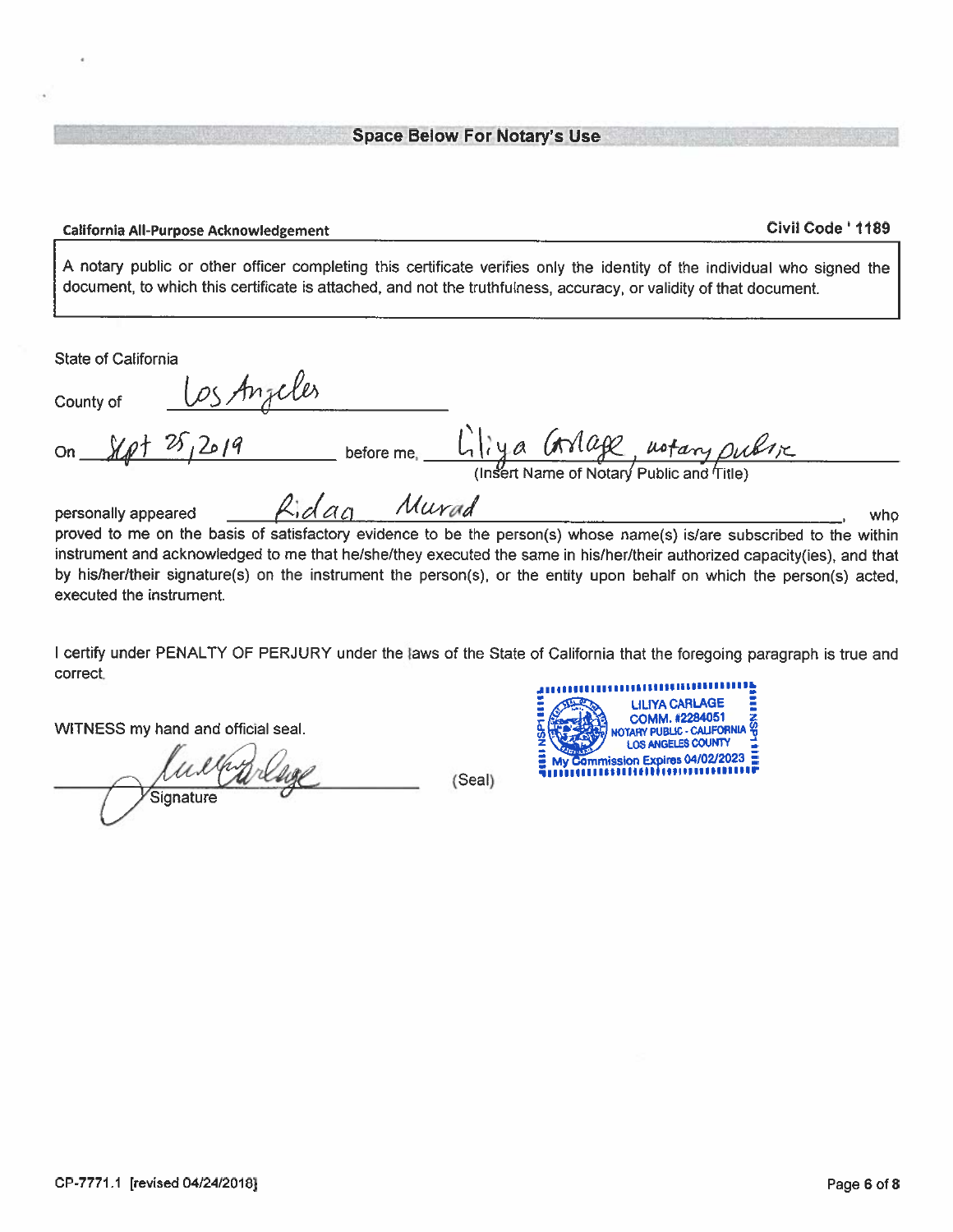- 8. APPLICANT DECLARATION. A separate signature from the applicant, whether they are the property owner or not, attesting to the following, is required before the application can be accepted.
	- a. I hereby certify that the information provided in this application, including plans and other attachments, is accurate and correct to the best of my knowledge. Furthermore, should the stated information be found false or insufficient to fulfill the requirements of the Department of City Planning, I agree to revise the information as appropriate.
	- b. I hereby certify that I have fully informed the City of the nature of the project for purposes of the California Environmental Quality Act (CEQA) and have not submitted this application with the intention of segmenting a larger project in violation of CEQA. I understand that should the City determine that the project is part of a larger project for purposes of CEQA, the City may revoke any approvals and/or stay any subsequent entitlements or permits (including certificates of occupancy) until a full and complete CEQA analysis is reviewed and appropriate CEQA clearance is adopted or certified.
	- c. I understand that the environmental review associated with this application is preliminary, and that after further evaluation, additional reports, studies, applications and/or fees may be required.
	- d. I understand and agree that any report, study, map or other information submitted to the City in furtherance of this application will be treated by the City as public records which may be reviewed by any person and if requested, that a copy will be provided by the City to any person upon the payment of its direct costs of duplication.
	- e. I understand that the burden of proof to substantiate the request is the responsibility of the applicant. Additionally, I understand that planning staff are not permitted to assist the applicant or opponents of the project in preparing arguments for or against a request.
	- $f_{\cdot}$ I understand that there is no guarantee, expressed or implied, that any permit or application will be granted. I understand that each matter must be carefully evaluated and that the resulting recommendation or decision may be contrary to a position taken or implied in any preliminary discussions.
	- g. I understand that if this application is denied, there is no refund of fees paid.

and the control of the control of the control of the control of the control of the control of the control of the

- j. I understand and agree to defend, indemnify, and hold harmless, the City, its officers, agents, employees, and volunteers (collectively "City), from any and all legal actions, claims, or proceedings (including administrative or alternative dispute resolution (collectively "actions"), arising out of any City process or approval prompted by this Action, either in whole or in part. Such actions include but are not limited to: actions to attack, set aside, void, or otherwise modify, an entitlement approval, environmental review, or subsequent permit decision; actions for personal or property damage; actions based on an allegation of an unlawful pattern and practice; inverse condemnation actions; and civil rights or an action based on the protected status of the petitioner or claimant under state or federal law (e.g. ADA or Unruh Act). I understand and agree to reimburse the City for any and all costs incurred in defense of such actions. This includes, but it not limited to, the payment of all court costs and attorneys' fees, all judgments or awards, damages, and settlement costs. The indemnity language in this paragraph is intended to be interpreted to the broadest extent permitted by law and shall be in addition to any other indemnification language agreed to by the applicant.
- By my signature below, I declare under penalty of perjury, under the laws of the State of California, that all i. statements contained in this application and any accompanying documents are true and correct, with full knowledge that all statements made in this application are subject to investigation and that any false or dishonest answer to any question may be grounds for denial or subsequent revocation of license or permit.

The City requires an original signature from the applicant. The applicant's signature below does not need to be notarized.

Signature: **Bidaa Murad** Print Name:

Date: 09/25/2019

CP-7771.1 [revised 04/24/2018]